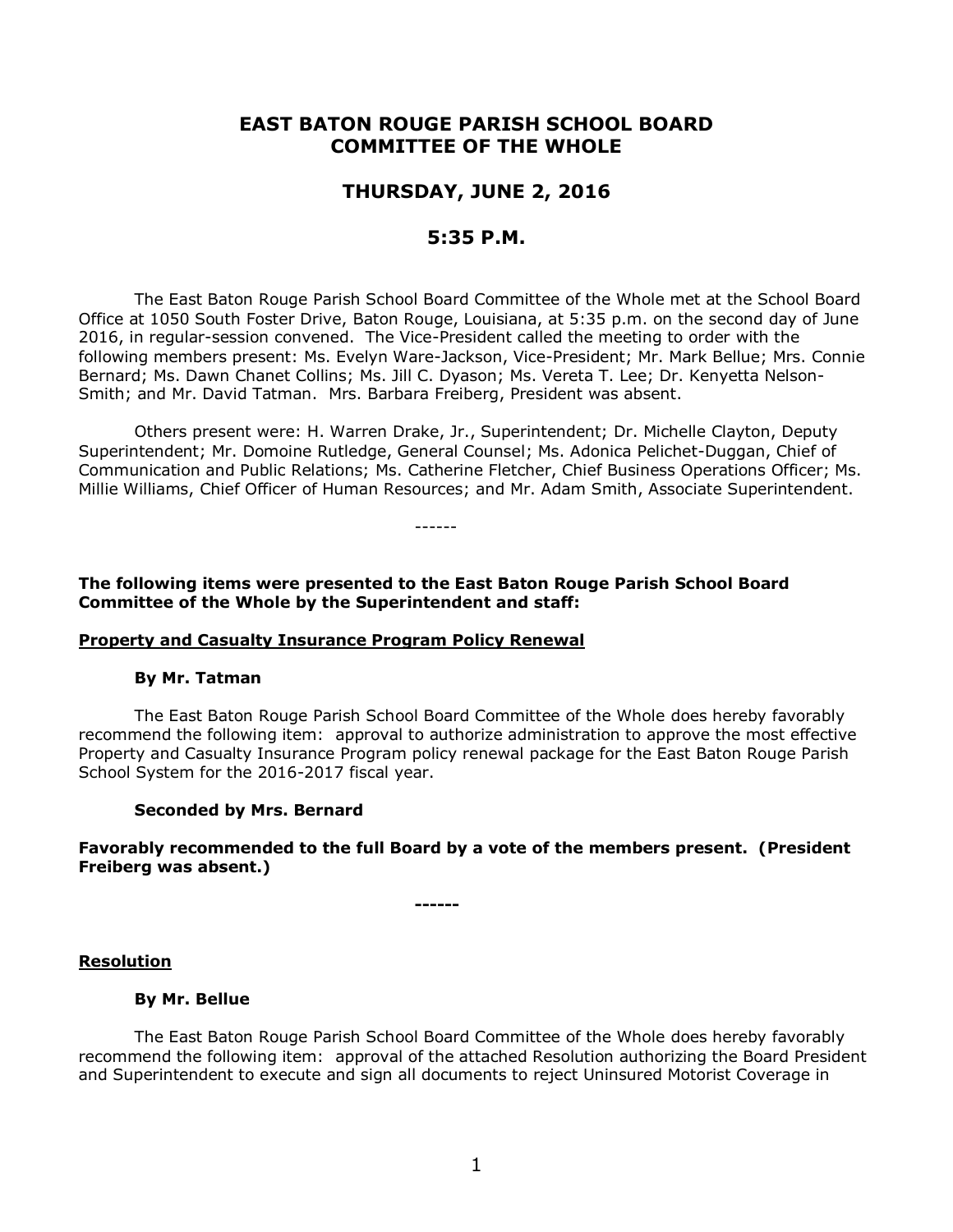connection with the East Baton Rouge Parish School System's automobile liability coverage and its Self-Insured Retention Program for the 2016-2017 fiscal year.

## **Seconded by Ms. Dyason**

# **Favorably recommended to the full Board by a vote of the members present. (Ms. Collins and President Freiberg were absent.)**

**------**

# **Contract**

#### **By Mr. Tatman**

The East Baton Rouge Parish School Board Committee of the Whole does hereby favorably recommend the following item: approval of the contract renewal with Humana for 2017 health care coverage for Medicare-eligible retirees and their dependents.

#### **Seconded by Mr. Bellue**

#### **The vote on the motion was as follows:**

| <b>Yeas: (7)</b> | Mr. Bellue, Mrs. Bernard, Ms. Collins, Ms. Lee, Dr. Nelson-Smith,<br>Mr. Tatman, and Vice-President Ware-Jackson |  |  |  |  |
|------------------|------------------------------------------------------------------------------------------------------------------|--|--|--|--|
| <b>Nays: (0)</b> | <b>None</b>                                                                                                      |  |  |  |  |
| Abstained: (1)   | Ms. Dyason                                                                                                       |  |  |  |  |
| Absent: (1)      | <b>President Freiberg</b>                                                                                        |  |  |  |  |
|                  |                                                                                                                  |  |  |  |  |

**The motion was favorably recommended to the full Board.**

**------**

#### **2017 Self-Funded Health Care Premium Rates**

#### **By Mr. Tatman**

The East Baton Rouge Parish School Board Committee of the Whole does hereby favorably recommend the following item: approval of the proposed 2017 East Baton Rouge Parish School System self-funded health care premium rates for active employees, non-Medicare, and Medicareeligible retirees.

#### **Seconded by Dr. Nelson-Smith**

#### **The vote on the motion was as follows:**

**Yeas: (5) Mr. Bellue, Mrs. Bernard, Ms. Collins, Mr. Tatman, and Vice-President Ware-Jackson**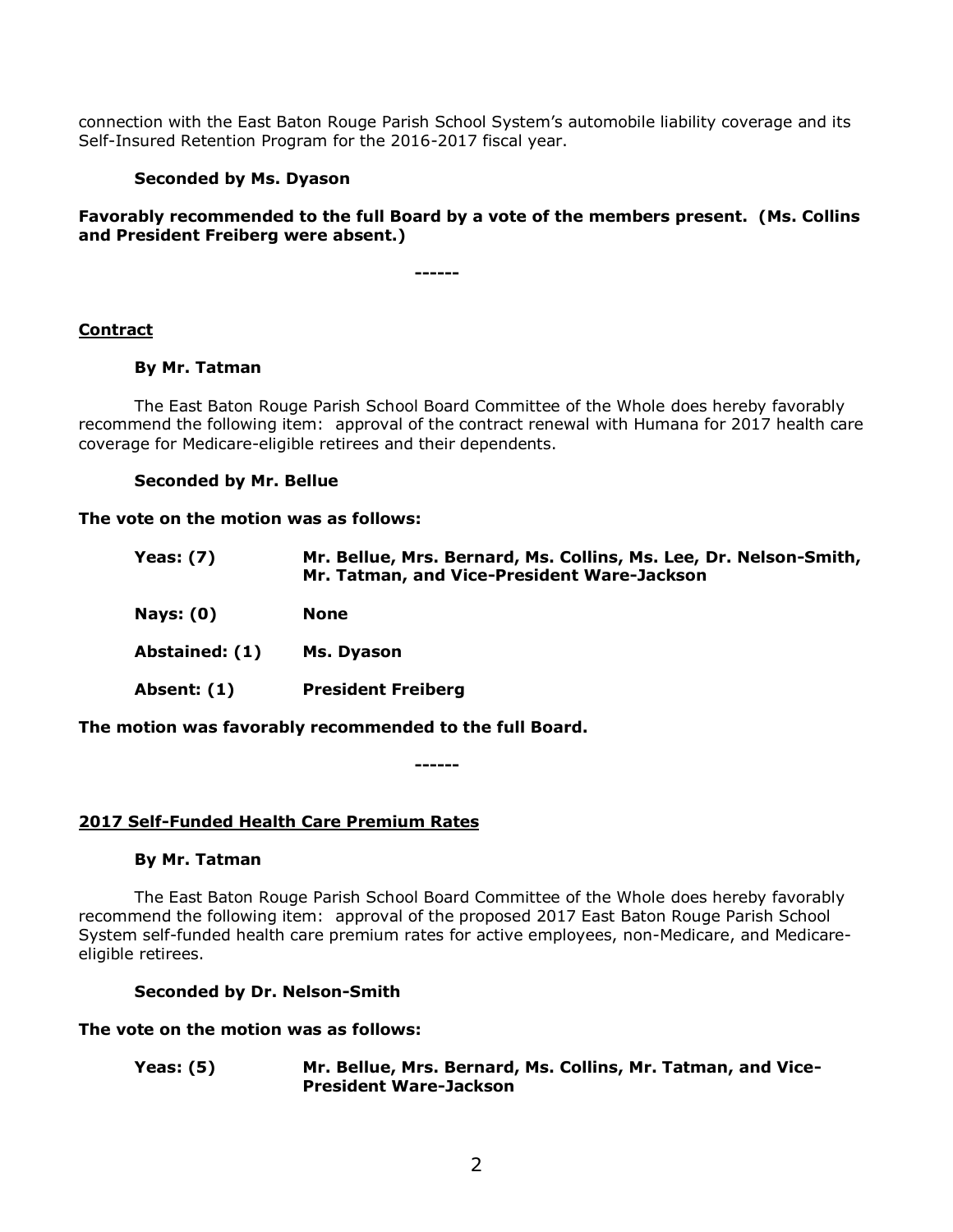**Nays: (1) Ms. Lee**

**Abstained: (2) Dr. Nelson-Smith and Ms. Dyason**

**Absent: (1) President Freiberg**

**The motion was favorably recommended to the full Board.**

**------**

# **Fiscal Agent Contract**

#### **By Mrs. Bernard**

The East Baton Rouge Parish School Board Committee of the Whole does hereby favorably recommend the following item: approval for staff to award the East Baton Rouge Parish School System's Fiscal Agent contract to Capital One Bank and Neighbors Federal Credit Union for a period of two years beginning October 1, 2016, through September 30, 2019, with an optional two-year extension.

#### **Seconded by Ms. Lee**

**Favorably recommended to the full Board by a vote of the members present. (President Freiberg was absent.)** 

**------**

# **Official Journal**

#### **By Mr. Tatman**

The East Baton Rouge Parish School Board Committee of the Whole does hereby favorably recommend the following item: authority for staff to select The Advocate as the Official Journal of the East Baton Rouge Parish School System for the 2016-2017 school year, which will be used for the publication of the Board proceedings, financial statements, legal advertisements, and any other advertising requirements.

#### **Seconded by Ms. Dyason**

**Favorably recommended to the full Board by a vote of the members present. (President Freiberg was absent.)**

**------**

# **Authority for Staff to Advertise, Receive, and Award Bids**

# **By Ms. Dyason**

The East Baton Rouge Parish School Board Committee of the Whole does hereby favorably recommend the following item: authority for staff through June 2017 to advertise, receive, and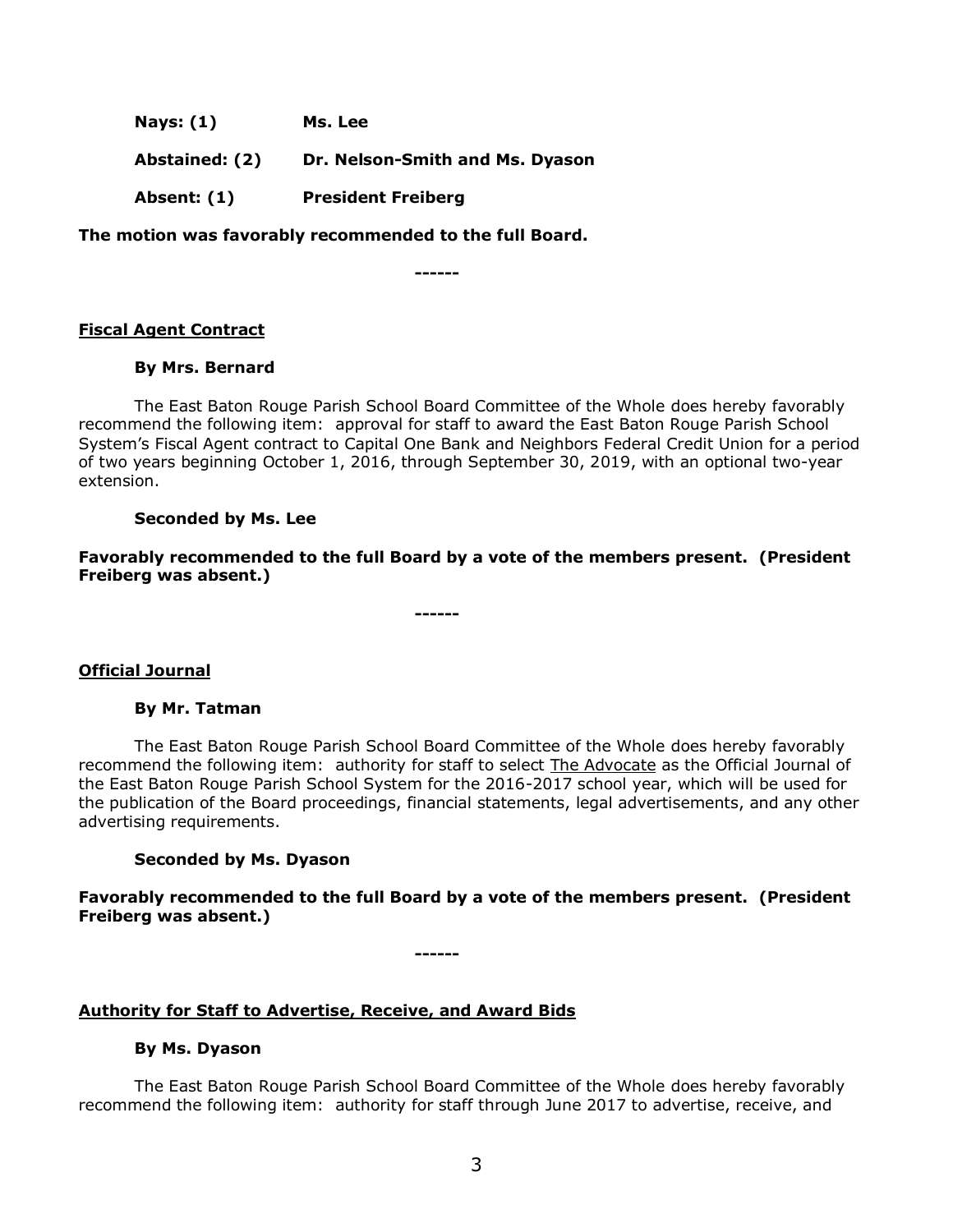award bids for materials, supplies, and/or services to the lowest responsible bidder meeting specifications and all requirements of the Invitation to Bid.

# **Seconded by Ms. Collins**

**Favorably recommended to the full Board by a vote of the members present. (President Freiberg was absent.)**

**------**

# **Revised Job Description**

#### **By Mrs. Bernard**

The East Baton Rouge Parish School Board Committee of the Whole does hereby favorably recommend the following item: approval of the following revised job description: Speech Therapist.

# **Seconded by Ms. Dyason**

**Favorably recommended to the full Board by a vote of the members present. (Ms. Collins and President Freiberg were absent.)**

**------**

#### **Budget**

#### **By Mr. Tatman**

The East Baton Rouge Parish School Board Committee of the Whole does hereby favorably recommend the following item: approval of the following budgets:

- a) Proposed 2016-2017 No Child Left Behind Consolidated Application
- b) Proposed 2016-2017 Title X Education of Homeless Children and Youth
- c) Proposed Carl Perkins Basic Grant for Career and Technical Education (CTE)
- d) Proposed 2016-2017 Math and Science Partnership Grant Consolidated
- e) Proposed 2016-2017 I CARE Budget and Alcohol/Drug Abuse Prevention Program (ADAPP)
- f) Proposed 2016-2017 Adult Education Local
- g) Proposed 2016-2017 Radio Training Program (RTP)
- h) Proposed 2016-2017 Child Nutrition Program for the East Baton Rouge Parish School System
- i) Proposed 2015-2016 Semi-Annual Financial Tax Plan update and the Revised 2015-2016 Tax Plan budgets for Propositions 1, 2, and 3
- j) Proposed 2016-2017 budgets for Propositions 2 and 3
- k) Proposed 2016-2017 8(g) Early Childhood Program

#### **Seconded by Mrs. Bernard**

**Favorably recommended to the full Board by a vote of the members present. (President Freiberg was absent.)**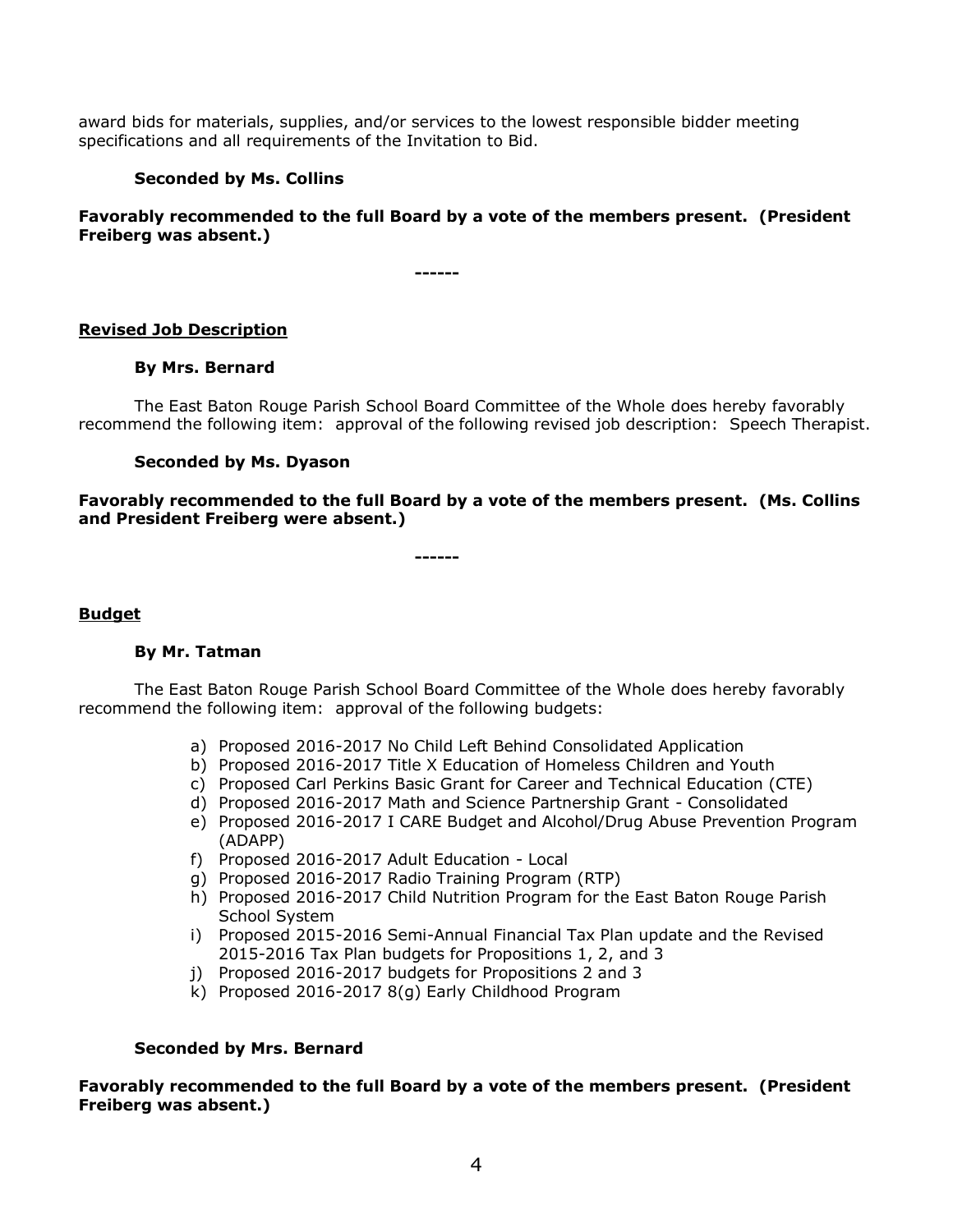# **Grant**

# **By Ms. Collins**

The East Baton Rouge Parish School Board Committee of the Whole does hereby favorably recommend the following item: approval of the following grants:

**------**

- a) Lowe's Charitable and Educational Foundation 2016 Lowe's Toolbox for Education grant in the amount of \$3,100.00 to purchase gardening supplies for a school learning garden at Magnolia Woods Elementary School.
- b) Consideration of a request for approval of the Allstate Foundation's "A Helping Hands in the Community" grant in the amount of \$1,000.00 to assist Park Forest Middle School Marching Band.

# **Seconded by Mr. Tatman**

# **Favorably recommended to the full Board by a vote of the members present. (President Freiberg was absent.)**

**------**

# **Professional Services Contracts**

#### **By Mr. Bellue**

The East Baton Rouge Parish School Board Committee of the Whole does hereby favorably recommend the following item: approval to renew the following professional services contracts between the East Baton Rouge Parish School Board (Exceptional Student Services) and:

- a) Healing Hands Home Health, Inc., in the amount of \$385,000.00 (Funding Source: IDEA Part B).
- b) Soliant Health in the amount of \$12,500.00 (Funding Source: IDEA Part B).
- c) Deaf Resources Center of Greater Baton Rouge, LLC in the amount of \$80,000.00 (Funding Source: IDEA Part B).
- d) Sundry Behavioral Services/Dr. Kashunda L. Williams in the amount of \$30,000.00 (Funding Source: IDEA Part B).
- e) Pediatric Services of America, d/b/a PSA Healthcare in the amount of \$414,000.00 (Funding Source: IDEA Part B).

#### **Seconded by Mrs. Bernard**

#### **The vote on the motion was as follows:**

| Yeas: (6) | Mr. Bellue, Mrs. Bernard, Ms. Collins, Ms. Lee, Mr. Tatman, and |
|-----------|-----------------------------------------------------------------|
|           | Vice-President Ware-Jackson                                     |

- **Nays: (0) None**
- **Abstained: (1) Ms. Dyason**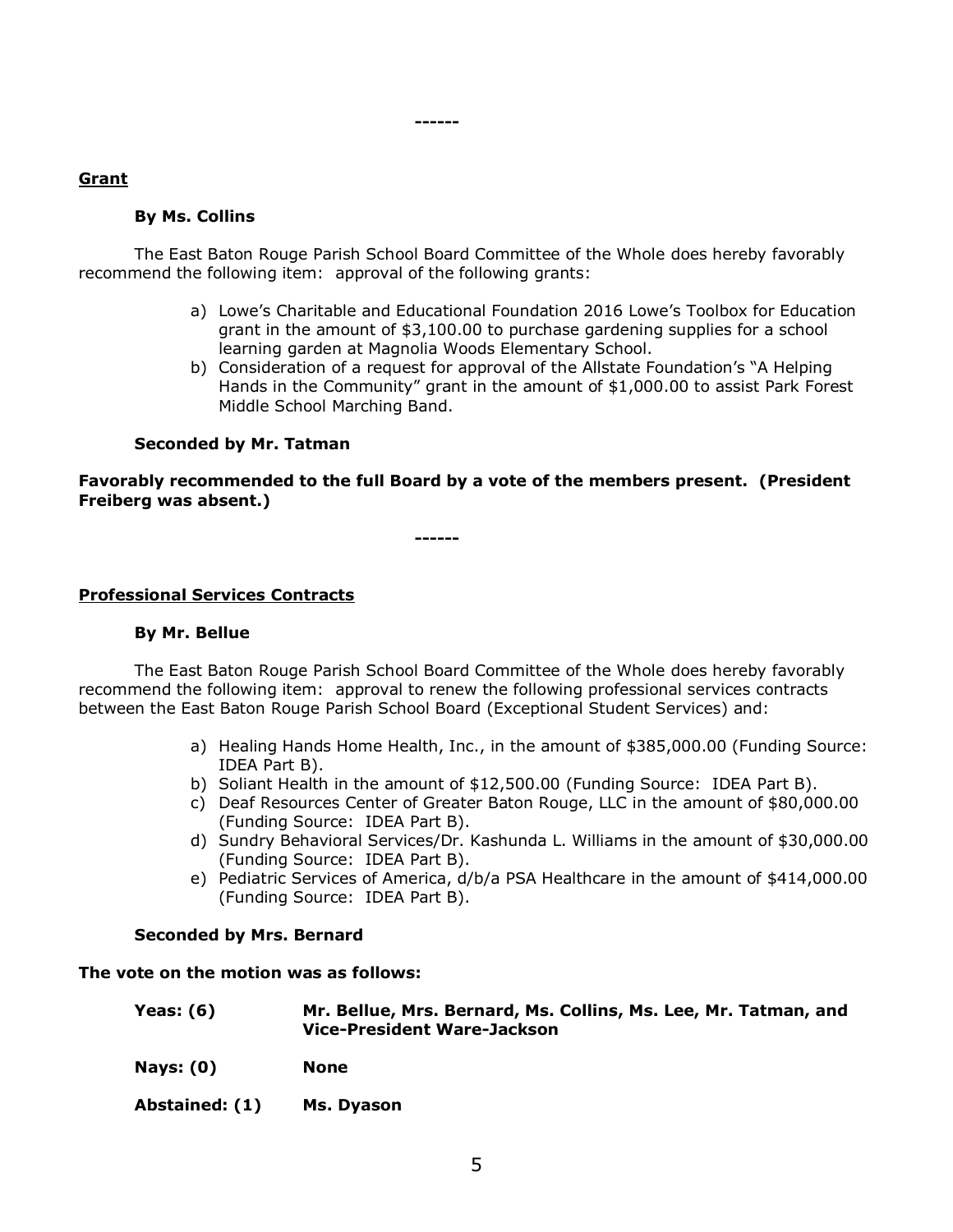# **Absent: (2) President Freiberg and Dr. Nelson-Smith**

## **The motion was favorably recommended to the full Board.**

**------**

# **Contracts**

## **By Mrs. Bernard**

The East Baton Rouge Parish School Board Committee of the Whole does hereby favorably recommend the following item: approval to renew the following contracts, excluding a):

- b) City Year in the amount of \$537,600.00 (Funding Source: Education Excellence Fund and Title I).
- c) Manners of the Heart in the amount of \$182,937.75 (Funding Source: General Fund).
- d) Louisiana Resource Center for Educators in the amount of \$30,000.00 (Funding Source: General Fund).
- e) Volunteers in Public Schools: a) Partners in Education in the amount of \$47,000.00; b) Everybody Reads in the amount of \$30,000.00, and c) Everyone Counts in the amount of 10,000.00. (Funding Sources: General Fund and Title 1 - \$25,000.00 for volunteer management).
- f) Follett School Solutions in an amount not to exceed \$200,000.00 (Funding Source: General Fund – Textbook Budget).

#### **Seconded by Mr. Tatman**

**Favorably recommended to the full Board by a vote of the members present. (President Freiberg and Dr. Nelson-Smith were absent.)**

**------**

#### **Contract**

#### **By Mr. Tatman**

The East Baton Rouge Parish School Board Committee of the Whole does hereby favorably recommend the following item: approval to renew the following contract:

> a) AMIkids Baton Rouge, Inc., in the amount of \$713,850.00 (Funding Source: Tax Plan).

#### **Seconded by Mr. Bellue**

**Favorably recommended to the full Board by a vote of the members present. (Ms. Collins and President Freiberg were absent.)**

**------**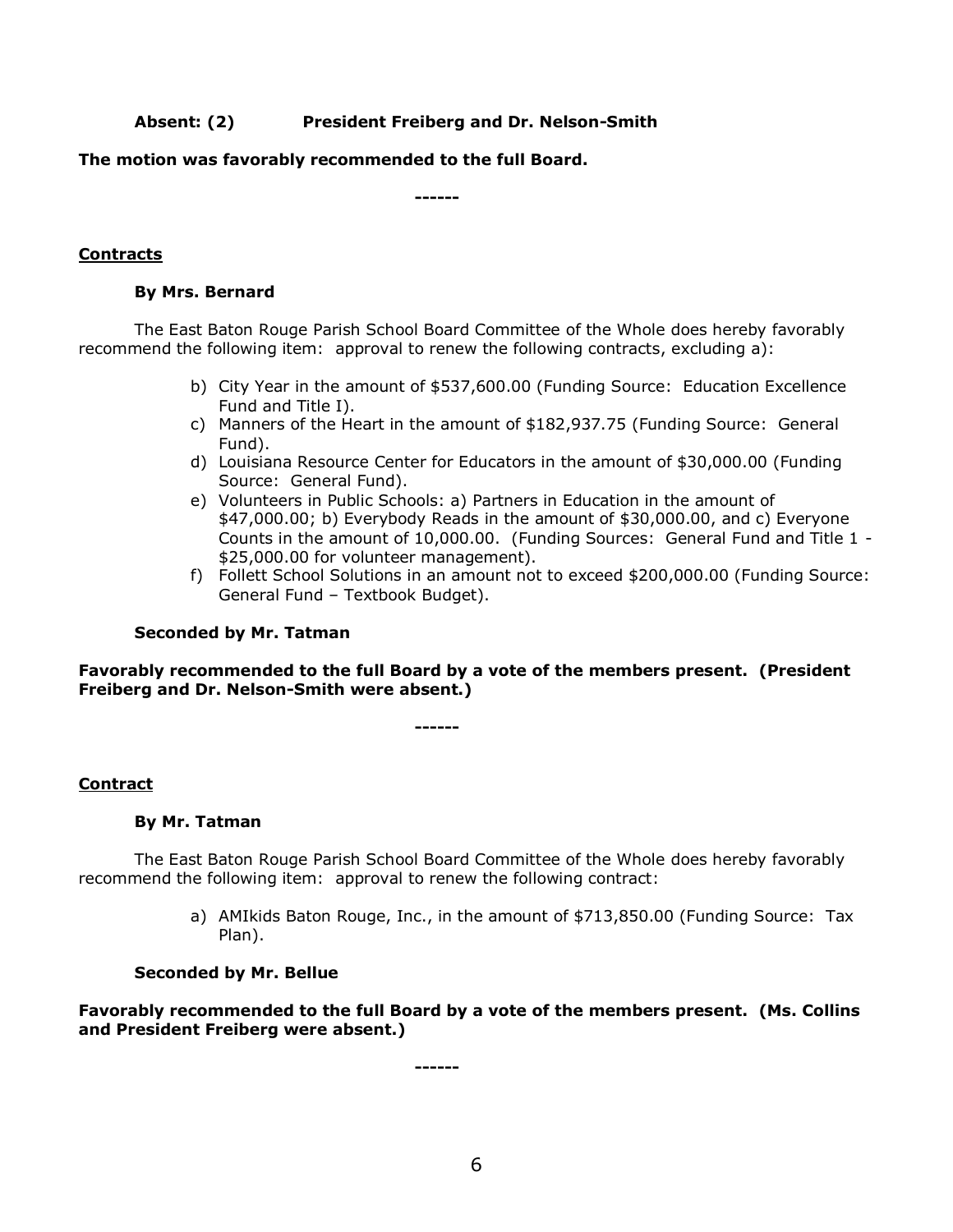#### **Defer Wellness Policy and Initiatives**

#### **By Mr. Tatman**

The East Baton Rouge Parish School Board Committee of the Whole does hereby **defer** the following item until the July  $7<sup>th</sup>$  Committee of the Whole: approval of the revised Wellness Policy and initiatives for the East Baton Rouge Parish School System.

#### **Seconded by Dr. Nelson-Smith**

# **Favorably recommended to the full Board by a vote of the members present. (President Freiberg was absent.)**

**------**

#### **Memorandum of Understanding**

#### **By Mrs. Bernard**

The East Baton Rouge Parish School Board Committee of the Whole does hereby favorably recommend the following item: approval of a Memorandum of Understanding between the East Baton Rouge Parish School Board and the National Math and Science Initiative (NMSI) for a College Readiness Program at Woodlawn High School. .

#### **Seconded by Ms. Lee**

**Favorably recommended to the full Board by a vote of the members present. (Ms. Collins and President Freiberg were absent.)**

**------**

#### **Cooperative Agreement**

#### **By Mrs. Bernard**

The East Baton Rouge Parish School Board Committee of the Whole does hereby favorably recommend the following item: approval of a Cooperative Agreement between the East Baton Rouge Parish School Board and Capital Area Human Services District Baton Rouge Mental Health Center/Children's Behavioral Health Services for 2016-2017.

#### **Seconded by Mr. Tatman**

**Favorably recommended to the full Board by a vote of the members present. (Ms. Collins and President Freiberg were absent.)**

**------**

**Defer Resolution**

**By Mrs. Bernard**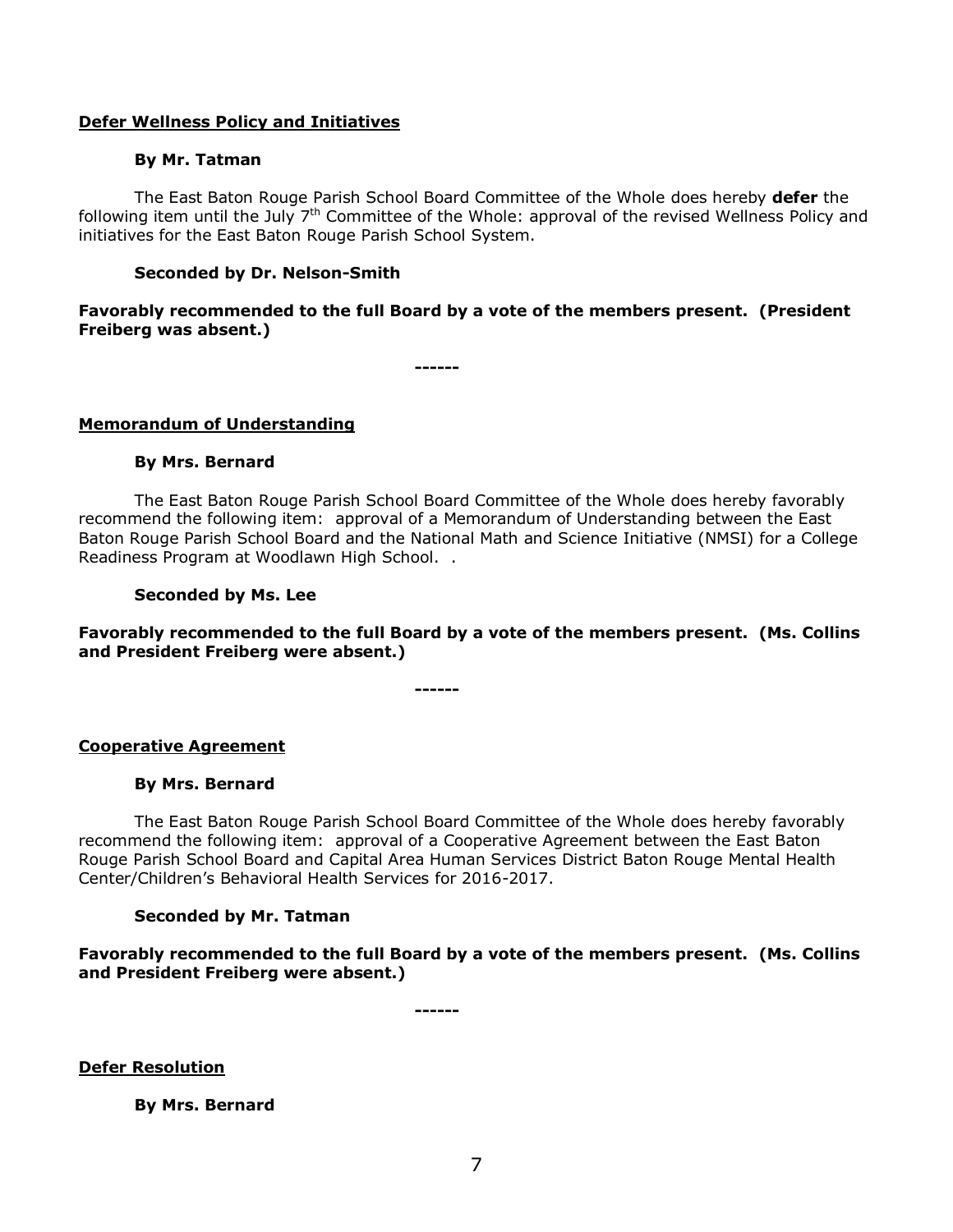The East Baton Rouge Parish School Board Committee of the Whole does hereby **defer** the following item until the July  $7<sup>th</sup>$  Committee of the Whole: adoption of a Resolution regarding Act 421 (HB 695) as it relates to the location for loading and unloading students.

#### **Seconded by Ms. Dyason**

## **Favorably recommended to the full Board by a vote of the members present. (President Freiberg was absent.)**

**------**

#### **PACE Program**

#### **By Mr. Tatman**

The East Baton Rouge Parish School Board Committee of the Whole does hereby favorably recommend the following item: approval of the PACE (Providing Accelerated Curriculum Early) Program.

#### **Seconded by Dr. Nelson-Smith**

**Favorably recommended to the full Board by a vote of the members present. (President Freiberg was absent.)**

**------**

#### **EBR Readiness to Wyandotte Location**

#### **By Dr. Nelson-Smith**

The East Baton Rouge Parish School Board Committee of the Whole does hereby favorably recommend the following item: approval to move EBR Readiness to the Wyandotte location.

#### **Seconded by Ms. Collins**

#### **Favorably recommended to the full Board by a vote of the members present. (President Freiberg was absent.)**

**------**

#### **Naming of Lee High School**

#### **By Mr. Tatman**

The East Baton Rouge Parish School Board Committee of the Whole does hereby favorably recommend the following item: approval of the recommendation of the Superintendent to naming the new Lee High School as Lee Magnet High School.

#### **Motion failed for lack of second.**

#### **Discussion followed.**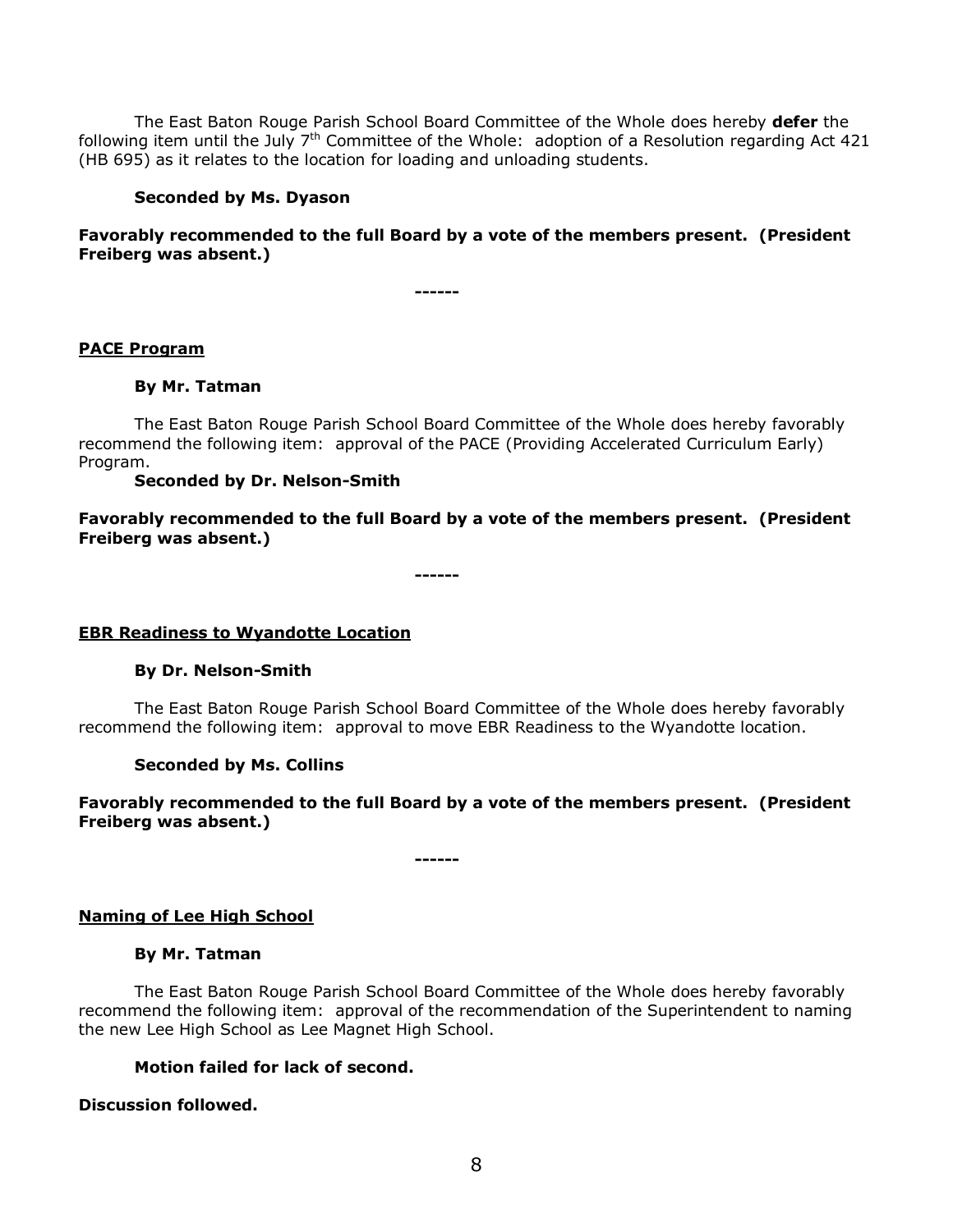## **The following motion was made.**

## **By Mrs. Bernard**

The East Baton Rouge Parish School Board Committee of the Whole does hereby favorably recommend the following item: approval of the recommendation of the Superintendent to naming the new Lee High School as Lee High School and the mascot will be the Patriots.

# **Seconded by Ms. Dyason**

#### **Discussion continued.**

#### **The following substitute motion was offered.**

#### **By Vice-President Ware-Jackson**

The East Baton Rouge Parish School Board Committee of the Whole does hereby direct the Superintendent to call for another meeting of the Naming Committee for additional names and input from the public.

#### **Seconded by Dr. Nelson-Smith**

#### The **vote on the substitute motion was as follows:**

| Yeas: $(4)$      | Mr. Bellue, Ms. Collins, Dr. Nelson-Smith, and Vice-President<br>Ware-Jackson |
|------------------|-------------------------------------------------------------------------------|
| <b>Nays: (4)</b> | Mrs. Bernard, Ms. Dyason, Ms. Lee, and Mr. Tatman,                            |
| Abstained: (0)   | <b>None</b>                                                                   |
| Absent: (1)      | <b>President Freiberg</b>                                                     |

**The motion failed.**

#### **Discussion continued.**

#### **The following motion was made.**

#### **By Mrs. Bernard**

The East Baton Rouge Parish School Board Committee of the Whole does hereby refer the following item to the East Baton Rouge Parish School Board **without a recommendation:** approval of the recommendation of the Superintendent to naming the new Lee High School as Lee Magnet High School.

#### **Seconded by Ms. Dyason**

#### **The vote on the motion was as follows:**

**Yeas: (5) Mr. Bellue, Mrs. Bernard, Ms. Dyason, Mr. Tatman, and Vice-President Ware-Jackson**